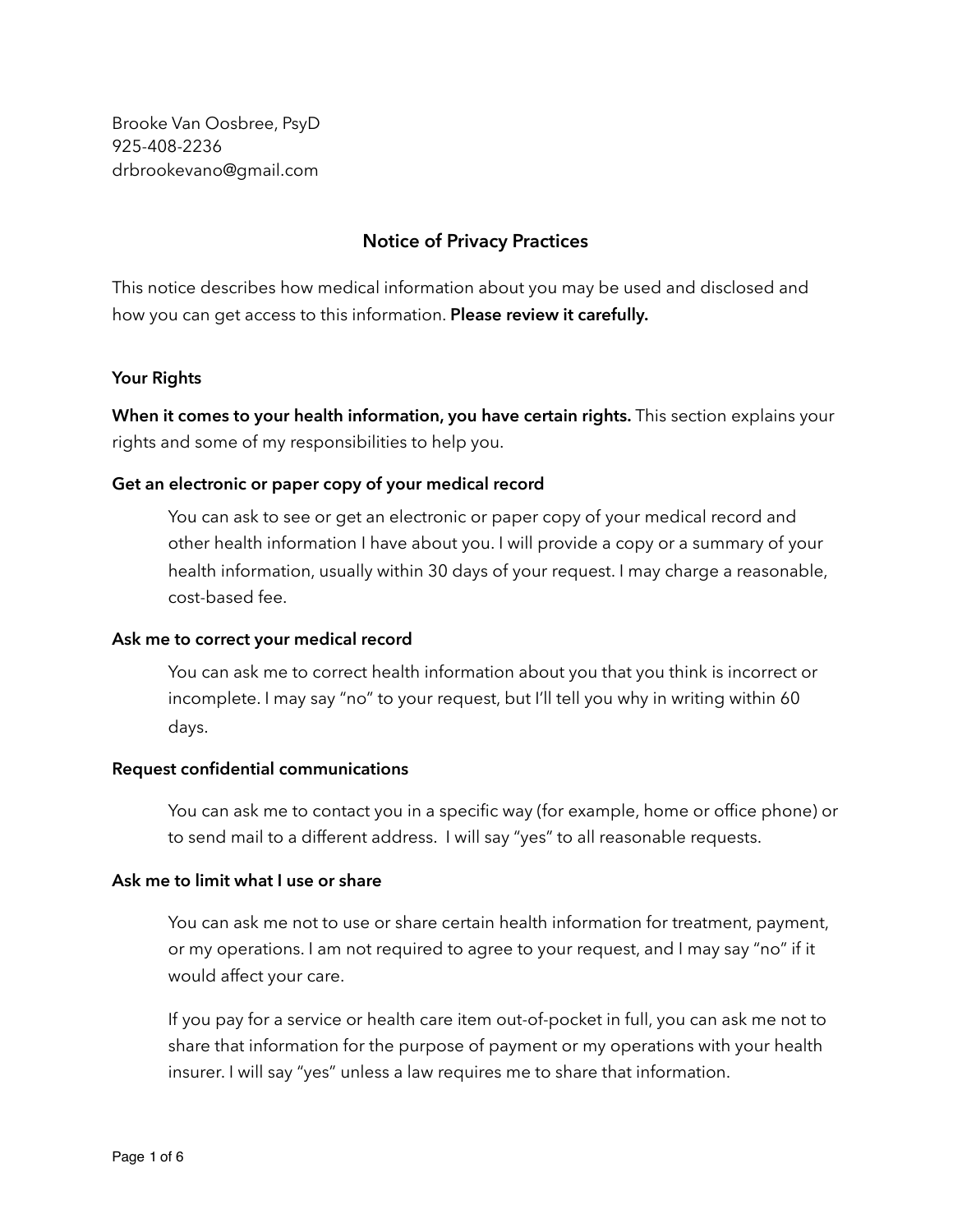### **Get a list of those with whom I've shared information**

 You can ask for a list (accounting) of the times I've shared your health information for six years prior to the date you ask, who I shared it with, and why.

 I will include all the disclosures except for those about treatment, payment, and health care operations, and certain other disclosures (such as any you asked me to make). I'll provide one accounting a year for free but will charge a reasonable, cost-based fee if you ask for another one within 12 months.

### **Get a copy of this privacy notice**

You can ask for a paper copy of this notice at any time, even if you have agreed to receive the notice electronically. I will provide you with a paper copy promptly.

### **Choose someone to act for you**

 If you have given someone medical power of attorney or if someone is your legal guardian, that person can exercise your rights and make choices about your health information.

 I will make sure the person has this authority and can act for you before I take any action.

# **File a complaint if you feel your rights are violated**

 You can complain if you feel I have violated your rights by contacting me using the information on page 1.

 You can file a complaint with the U.S. Department of Health and Human Services Office for Civil Rights by sending a letter to 200 Independence Avenue, S.W., Washington, D.C. 20201, calling 1-877-696-6775, or visiting **www.hhs.gov/ocr/ privacy/hipaa/complaints/.**

I will not retaliate against you for filing a complaint.

# **Your Choices**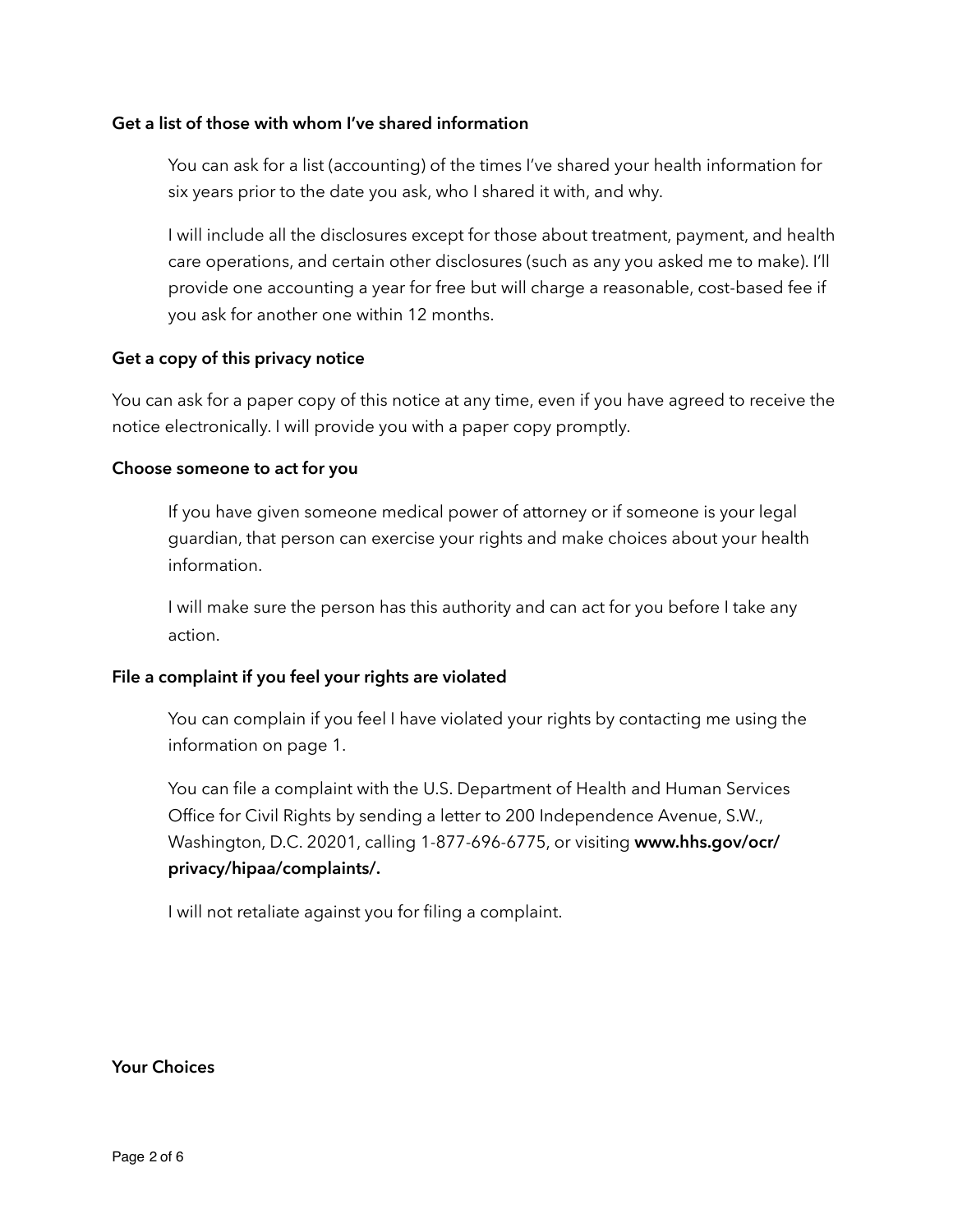**For certain health information, you can tell me your choices about what I share.** If you have a clear preference for how I share your information in the situations described below, talk to me. Tell me what you want me to do, and I will follow your instructions.

In these cases, you have both the right and choice to tell me to:

Share information with your family, close friends, or others involved in your care

Share information in a disaster relief situation

*If you are not able to tell me your preference, for example if you are unconscious, I may go ahead and share your information if I believe it is in your best interest. I may also share your information when needed to lessen a serious and imminent threat to health or safety.* 

In these cases I never share your information unless you give me written permission:

Marketing purposes

Sale of your information

Most sharing of psychotherapy notes

# **My Uses and Disclosures**

# **How do I typically use or share your health information?**

I typically use or share your health information in the following ways.

# **Treatment**

In the course of treatment, with your written authorization, I may share information with your other healthcare providers so they have the necessary information to diagnose or treat you.

*Example: I provide information about your symptoms to a physician who is prescribing you anti-depressant medications.*

# **Practice operations**

I can use and share your health information to run my practice, improve your care, and contact you when necessary.

*Example: I use health information about you to manage your treatment and services.*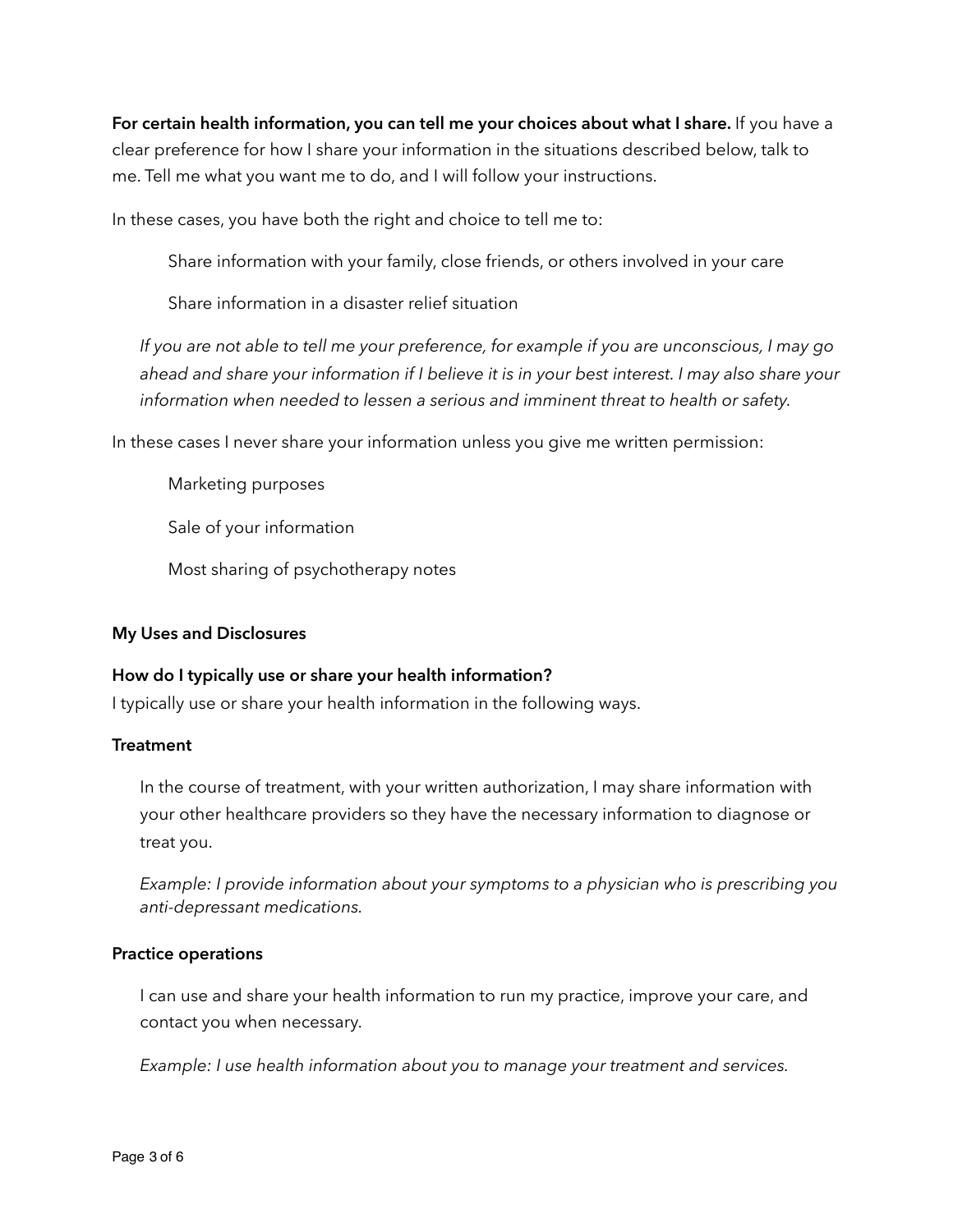# **Billing**

I can use and share your health information to bill and get payment from health plans or other entities.

*Example: I give information about you to your health insurance plan so it will reimburse you for your services.* 

# **How else can I use or share your health information?**

I am allowed or required to share your information in other ways – usually in ways that contribute to the public good, such as public health and research. I have to meet many conditions in the law before I can share your information for these purposes. For more information see: [www.hhs.gov/ocr/privacy/hipaa/understanding/consumers/index.html](http://www.hhs.gov/ocr/privacy/hipaa/understanding/consumers/index.html)**.** 

I may use or disclose PHI without your consent in the following circumstances:

- Child Abuse If I have reasonable cause to believe a child may be abused or neglected, I must report this belief to the appropriate authorities.
- Adult Abuse If I have reason to believe that an individual over the age of 65 or a disabled person protected by state law has been abused, neglected, or financially exploited, I must report this to the appropriate authorities.
- Health Oversight Activities I may disclose your PHI to a health oversight agency for oversight activities authorized by law, including licensure or disciplinary actions. If a client files a complaint or lawsuit against me, I may disclose relevant information regarding that patient in order to defend myself.
- Judicial and Administrative Proceedings If you are involved in a court proceeding and a request is made for information by any party about your treatment and the records thereof, such information is privileged under state law, and is not to be released without a court order. Information about all other psychological services (e.g., psychological evaluation) is also privileged and cannot be released without your authorization or a court order. The privilege does not apply when you are being evaluated for a third party or where the evaluation is court ordered. You must be informed in advance if this is the case.
- Serious Threat to Health or Safety If you communicate to me a specific threat of imminent harm against another individual or if I believe that there is clear, imminent risk of injury being inflicted against another individual, I may make disclosures that I believe are necessary to protect that individual from harm. If I believe that you present an imminent, serious risk of injury or death to yourself, I may make disclosures I consider necessary to protect you from harm.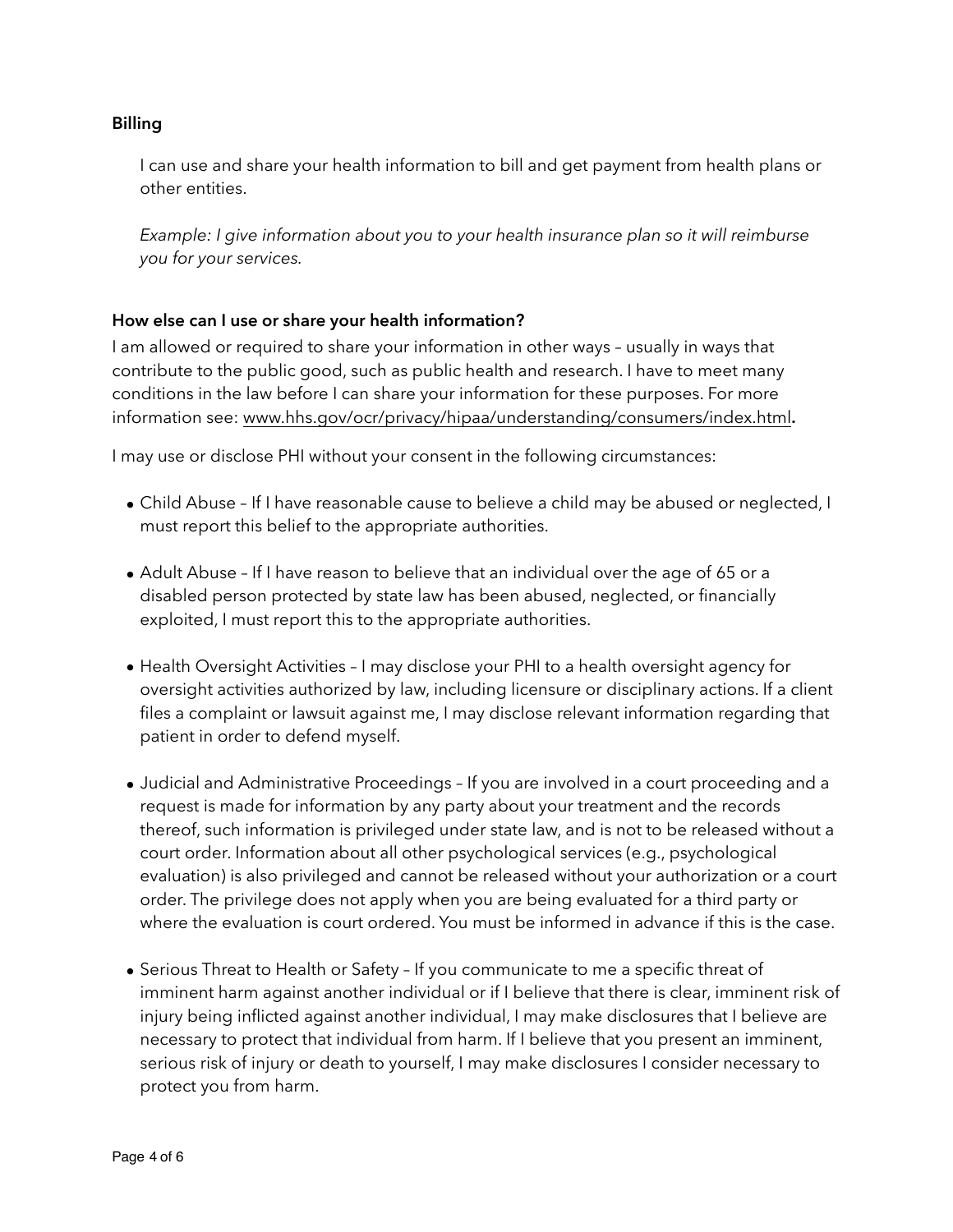• Worker's Compensation – I may disclose PHI regarding you as authorized by and to the extent necessary to comply with laws relating to worker's compensation or other similar programs, established by law, that provide benefits for work-related injuries or illness without regard to fault.

# **Special Authorizations**

Certain categories of information have extra protections by law, and thus require special written authorizations for disclosures.

- Psychotherapy Notes I will obtain a special authorization before releasing your Psychotherapy Notes. "Psychotherapy Notes" are notes I have made about our conversation during a therapy session, which I have kept separate from the rest of your record. These notes are given a greater degree of protection than PHI.
- HIV Information Special legal protections apply to HIV/AIDS related information. I will obtain a special written authorization from you before releasing information related to HIV/ AIDS.
- Alcohol and Drug Use Information Special legal protections apply to information related to alcohol and drug use and treatment. I will obtain a special written authorization from you before releasing information related to alcohol and/or drug use/treatment.

You may revoke all such authorizations (of PHI, Psychotherapy Notes, HIV information, and/or Alcohol and Drug Use Information) at any time, provided each revocation is in writing, signed by you, and signed by a witness. You may not revoke an authorization to the extent that (1) I have relied on that authorization; or (2) if the authorization was obtained as a condition of obtaining insurance coverage, law provides the insurer the right to contest the claim under the policy.

# **My Responsibilities**

 I am required by law to maintain the privacy and security of your protected health information.

 I will let you know promptly if a breach occurs that may have compromised the privacy or security of your information.

 I must follow the duties and privacy practices described in this notice and give you a copy of it.